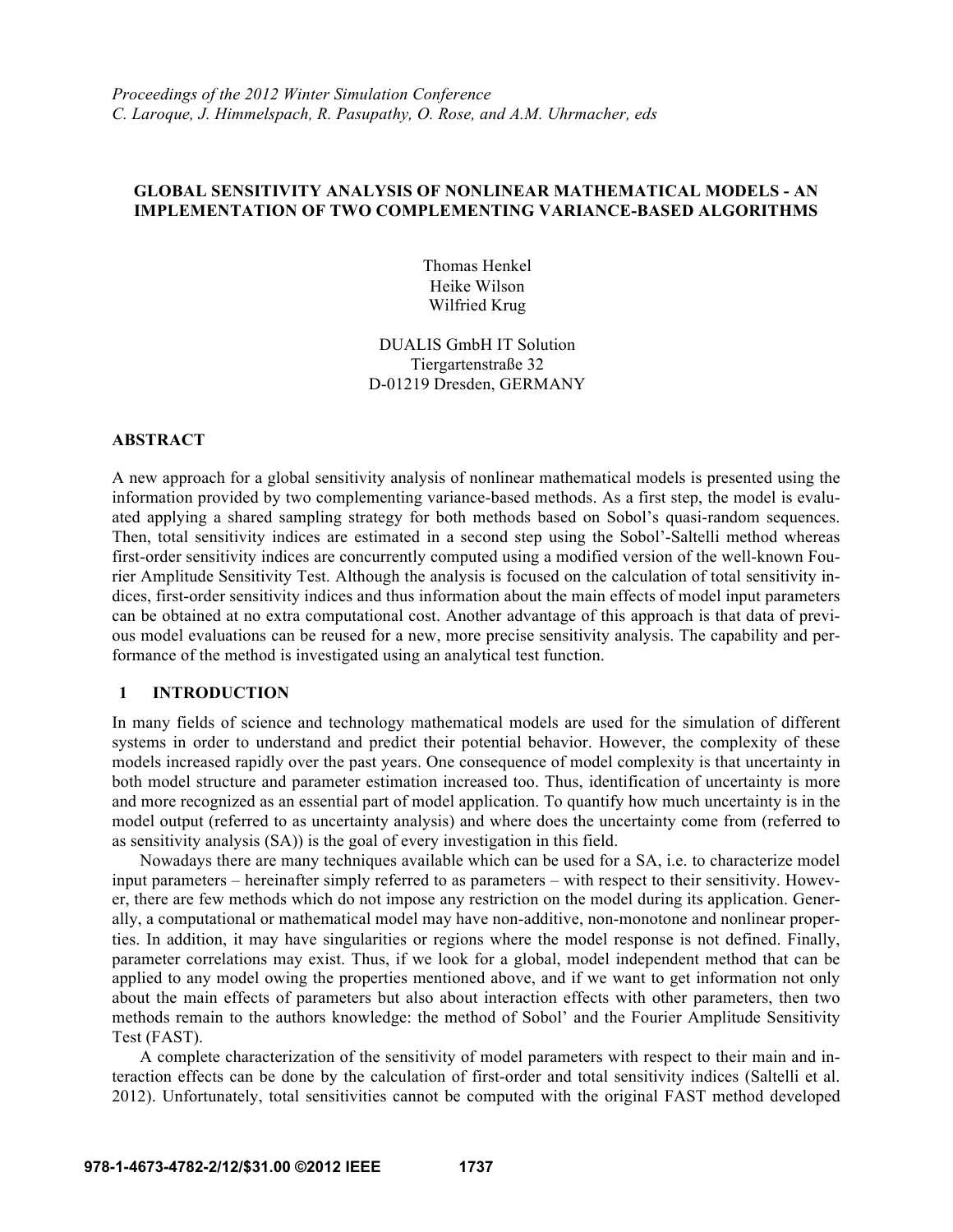long time ago (see e.g. Cukier et al. 1978). Later, Saltelli et al. (1999) published an algorithm known as "Extended FAST" in order to overcome this limitation. Total sensitivity indices can be estimated, however, this method has several disadvantages when investigating models with many, say 30 and more parameters. First, the analysis requires a minimum sample size *N* that scales with the number of parameters *k* to be investigated. For example, when using a frequency step width  $\Delta = 2$ , an interference factor  $M=4$ , and  $k=50$  we get, according to the Nyquist criterion, a sample size of  $N = 1 + 4M^2(1 + (k-2)\Delta) = 3649$ which is rather high. Further, the model has to be evaluated 3649 times for each parameter to be investigated. Note, that *M* and  $\Delta$  cannot be reduced further, otherwise strong interference errors would bias the analysis result. Finally, an accurate estimation of low sensitivity values, approximately below 0.1, is not possible. This is due to the low signal-to-noise ratio of the corresponding Fourier amplitude.

Mara (2009) developed another approach for the calculation of total sensitivity indices using FAST in combination with a random balanced design. In contrast to "Extended FAST", Fourier amplitudes of the complementary frequencies have to be excluded from the Fourier analysis. This means that a lower integration limit *jmin* has to be introduced, in addition to the other operational parameters such as upper integration limit  $j_{max} = N/2$ , frequency step width  $\Delta$ , and non-complementary frequency  $\omega_i$ . Even if one can find an appropriate parameter set for one model application, the same parameter set may deliver biased results when using it for another model analysis. Generally speaking, the result of the analysis is highly depending on the choice of these four parameters. Moreover, the sample size *N* should be at least 3000 when using *k*=30. As with "Extended FAST", the model has to be evaluated *N* times for each parameter to be investigated. Therefore, this approach as well as "Extended FAST" did not become widely accepted as a general, global sensitivity analysis method.

What remains is the method of Sobol' which is known to be a robust, accurate and model independent approach. Regarding the estimation of total sensitivity indices, different algorithms were proposed by Homma and Saltelli (1996), Sobol (2007), Jansen (1999) and Saltelli (2010), respectively. Though, it is an expensive method in terms of computer runtime because *N*(*k*+1) simulations are required to compute all total sensitivity indices. However, it is demonstrated in this article that the cost of this method can be significantly reduced if a bootstrap technique is employed. On the other hand, FAST in combination with random balanced design sampling called RBD-FAST and introduced by Tarantola et al. (2006), is known to be an efficient method for the estimation of main effects, i.e. first-order sensitivity indices. Thus, what would be more logical than to combine RBD-FAST with the Sobol' method? More precisely, the idea is to evaluate the model  $N(k+1)$  times in a first step, and then to calculate first-order sensitivity indices using RBD-FAST as well as total sensitivity indices using the Sobol' method in a second step. Further, both methods should use the same set of model evaluations as far as possible. Finally, it should be possible to reuse data of previous model evaluations for a new, more precise sensitivity analysis. It will be shown that this is feasible by means of a shared sampling strategy for both methods based on Sobol's quasirandom sequences. However, the RBD-FAST version by Tarantola et al. has to be modified in order to fulfill these requirements.

The paper is organized as follows. Details of the algorithm and the shared sampling strategy are explained in section 2. The capability and performance of the new method is investigated using an analytical test function, which is described in section 3. Results of the numerical experiment are shown and discussed in section 4. Section 5 provides a summary of this paper.

#### **2 ALGORITHM AND IMPLEMENTATION**

# **2.1 Calculation of Total Sensitivity Indices**

The Sobol' method is applied which was further developed by Jansen and Saltelli. In particular, total sensitivity indices are calculated using the estimator by Jansen (1999). As for the sampling strategy, a radial design approach is used together with Sobol's quasi-random numbers (Sobol' 1967) in A-A $_B$  configuration, which was proposed by Saltelli et al. (2010). Quasi-random numbers are sequences of multidimensional points characterized by "optimal" space-filling properties (Saltelli et al. 2012).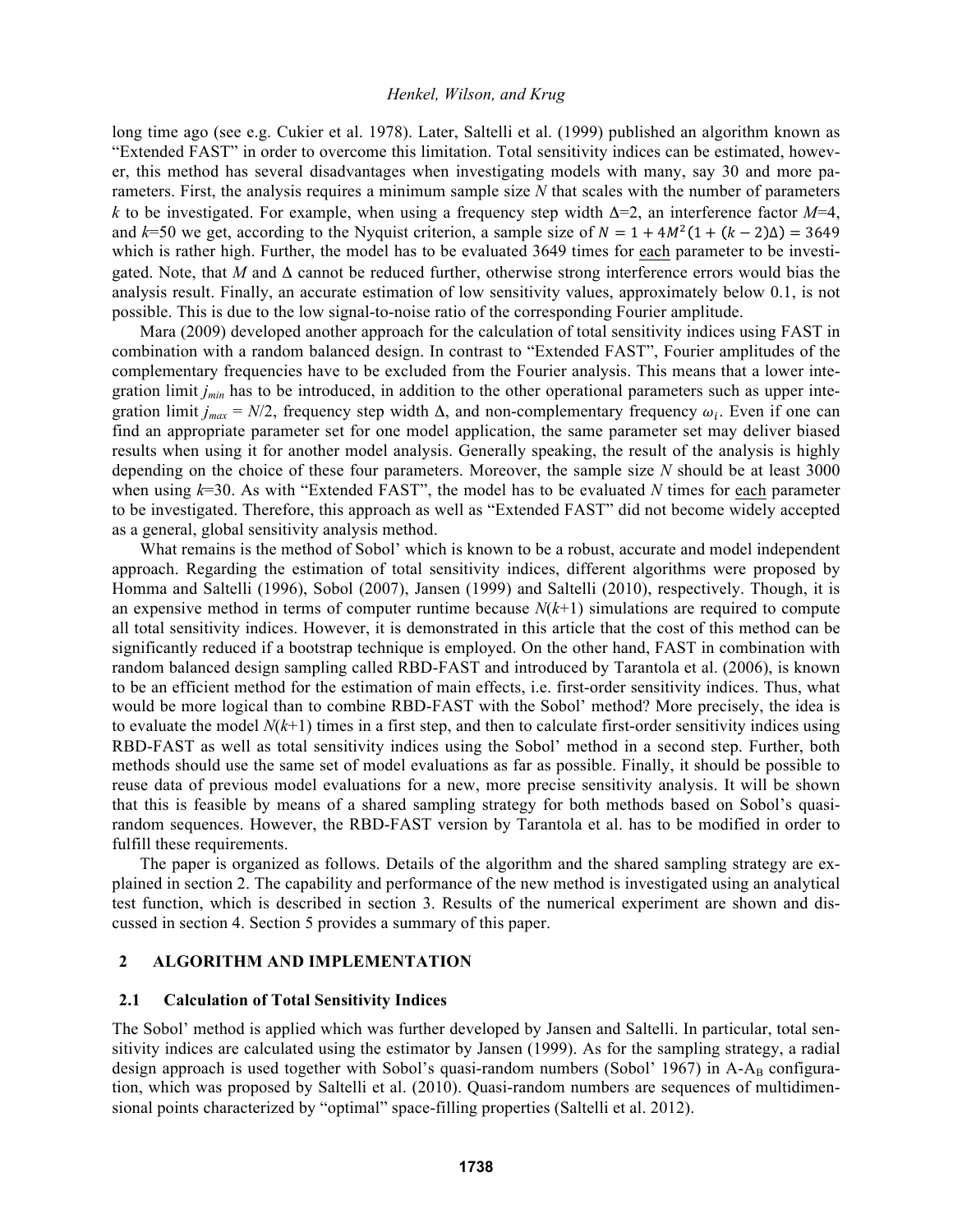However, in order to fulfill the above mentioned requirement of data reuse, the number of rows of matrix A must be always equal to  $2<sup>m</sup>+1$  with *m* a positive integer. The reason for this restriction is briefly explained using a simple example, i.e. a model with 5 parameters. When applying Sobol's algorithm with *m*=2, the sequence for the first parameter, i.e. the first dimension, is 0, 0.5, 0.75, 0.25. However, in order to completely explore the parameter space in a uniform manner, 1 is added as first number to that sequence (see the first column of Table 1). In this way, the parameter space is uniformly scanned with a step width of 0.25 (the order of the numbers is not important in this consideration). As for the other parameters (dimensions), the same numbers are applied, however in a different order compared to the first dimension. Matrix A consisting of these 25 numbers can now be used to evaluate the model and to estimate the total sensitivity index for each parameter in a first iteration step. For a next iteration using *m*=3, the sequence is the same as described above, however with the additional numbers 0.125, 0.375, 0.625, and 0.875. Thus, matrix A contains now 9 numbers in each dimension. It is easily recognized that the space is again uniformly scanned, however with a step width of 0.125. If the first evaluation step was done at an earlier date, then the model needs to be evaluated only four times (using the last four rows) during the second iteration step.

Of course, such low *m* values are prohibitive in practice since they would yield highly inaccurate results. In this work,  $m \ge 7$  was used which yields at least 129 rows. As for the generation of matrix B, the same procedure is applied as suggested by Saltelli et al. (2010). However, since all dimensions of the first three rows of the multi-dimensional sequence contain the same numbers, all numbers of the first, second, and third row of matrix B are replaced by 0.5, 0.5, and 0, respectively, in order to obtain a different matrix B compared to A. As an example of this procedure, the first 9 rows of a 10-dimensional sequence are shown in Table 1. The attentive reader will have noticed that the number of a particular row *i* and column *j* in matrix B is not always different to the number at the same location in matrix A, which is a necessary condition to build matrix  $A_B$ , e.g.  $A(9,1) = B(9,1) = 0.125$ . In this case, the number of one of the following columns within the same row of matrix B is selected for  $A_B$  depending on whether the inequality condition is met.

| <b>Matrix A</b> |          |          |                  |                  | <b>Matrix B</b> |                  |                  |          |          |
|-----------------|----------|----------|------------------|------------------|-----------------|------------------|------------------|----------|----------|
|                 |          |          |                  |                  | 0.5             | 0.5              | 0.5              | 0.5      | 0.5      |
| $\theta$        | $\theta$ | $\theta$ | $\boldsymbol{0}$ | $\boldsymbol{0}$ | 0.5             | 0.5              | 0.5              | 0.5      | 0.5      |
| 0.5             | 0.5      | 0.5      | 0.5              | 0.5              | $\theta$        | $\boldsymbol{0}$ | $\boldsymbol{0}$ | $\theta$ | $\theta$ |
| 0.75            | 0.25     | 0.75     | 0.25             | 0.75             | 0.25            | 0.75             | 0.25             | 0.25     | 0.75     |
| 0.25            | 0.75     | 0.25     | 0.75             | 0.25             | 0.75            | 0.25             | 0.75             | 0.75     | 0.25     |
| 0.375           | 0.375    | 0.625    | 0.125            | 0.875            | 0.875           | 0.125            | 0.625            | 0.125    | 0.875    |
| 0.875           | 0.875    | 0.125    | 0.625            | 0.375            | 0.375           | 0.625            | 0.125            | 0.625    | 0.375    |
| 0.625           | 0.125    | 0.375    | 0.375            | 0.125            | 0.625           | 0.875            | 0.875            | 0.375    | 0.125    |
| 0.125           | 0.625    | 0.875    | 0.875            | 0.625            | 0.125           | 0.375            | 0.375            | 0.875    | 0.625    |

Table 1: First 9 rows of a 10-dimensional quasi-random sequence

The bootstrap technique (see e.g. Efron and Tibshirani 1993) is applied to estimate the uncertainty of the computed total sensitivity indices. This approach relies on resampling with replacement. Basically, a bootstrap sample  $A^*$  of size  $N$  is created by resampling matrix  $A$  with replacement. Then, for each parameter the index is calculated using that model outputs which are solely related to bootstrap sample A\* and the corresponding sample  $A^*_B$ . This step is repeated several times to obtain a bootstrap distribution of the index. Finally, the arithmetic mean and 90% confidence interval for each sensitivity index are computed using the underlying distribution.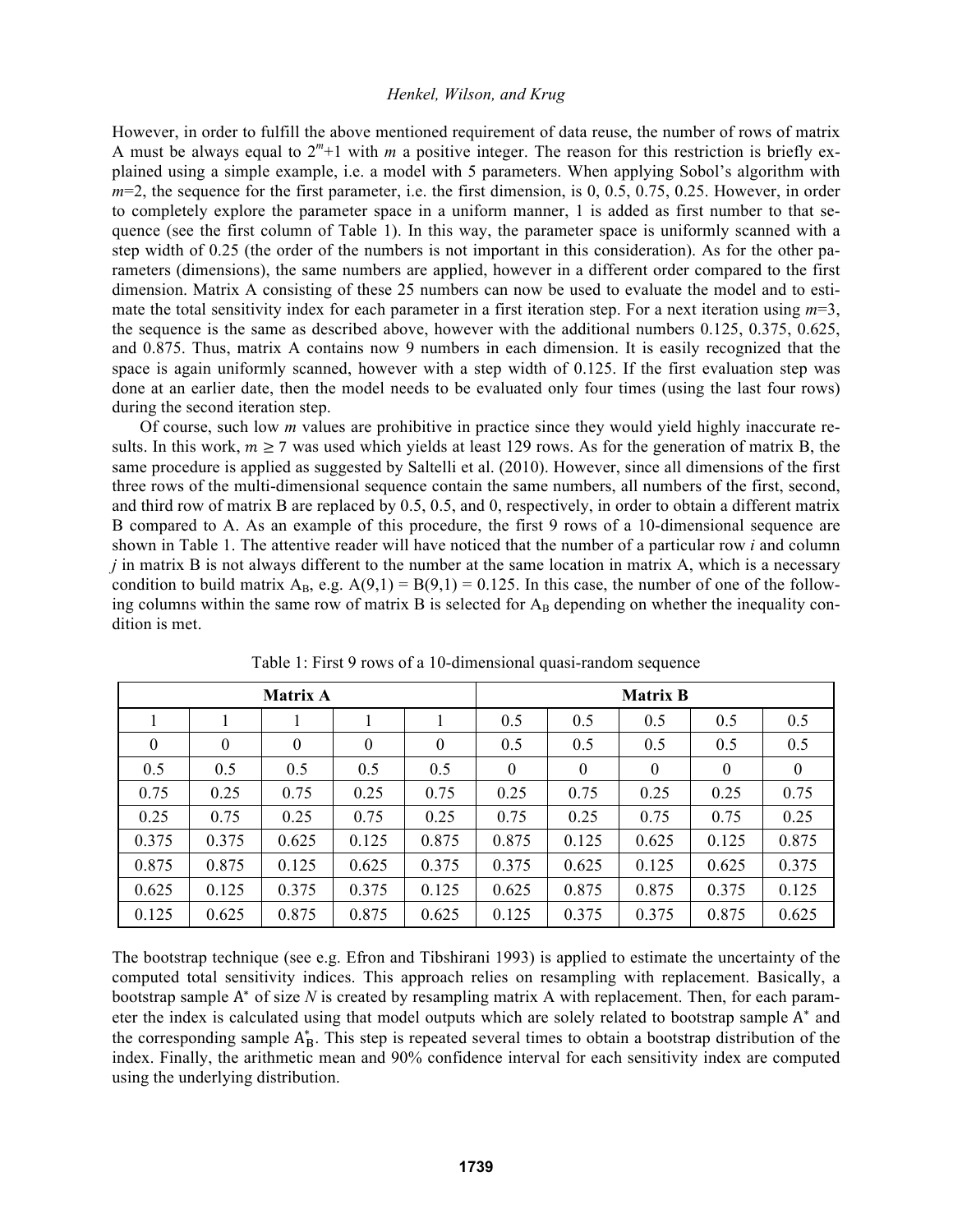# **2.2 Calculation of First-Order Sensitivity Indices**

Basically, the algorithm of RBD-FAST introduced by Tarantola et al. (2006) is applied for the calculation of first-order sensitivity indices. The problem of aliasing and interference, as known from the original FAST method, is not an issue when introducing a random balanced design. This means that RBD-FAST does not require a minimum sample size. On the contrary, samples of lower size can be used, even for models with many parameters since a dependency on *k* does not exist. Computed sensitivity indices are more accurate than indices computed with the original FAST since potential interference effects are absent (Saltelli et al. 2012). Moreover, the method is easy to implement and operate because only the parameters *N* and *M* govern the analysis result where *M* describes the maximum harmonic order to be captured during the Fourier analysis.

Following a shared sampling strategy, the matrix A as described above and employed for the calculation of total sensitivity indices is also used for the calculation of first-order sensitivity indices. This ensures the possibility of reusing data from previous analysis runs. This means on the other hand that sampling is now initiated in the parameter domain in contrast to the other FAST methods where sampling is initiated in the frequency domain and  $\theta$ -space, respectively (Xu et al. 2011). The consequence is that the corresponding sampling in the frequency domain has to be limited to the range from  $-\pi/2$  to  $+\pi/2$ . In this way, a unique relation between  $x_i$  in the parameter domain and the corresponding parameter  $\theta_i$  in the frequency domain is guaranteed. In particular, is well known that FAST uses a periodic search function  $x_i = G(sin\theta_i)$  to explore the parameter domain. For example, Saltelli et al. (1999) proposed the function  $x_i = 0.5 + (\arcsin(\sin\theta_i))/\pi$  where the frequency depending variable  $\theta_i$  is uniformly distributed between  $-\pi$  and  $+\pi$ . Note that the independent variable is  $\theta_i$  and the dependent one  $x_i$ . This equation can be solved for  $\theta_i$  as follows

$$
\theta_i = \pi(x_i - 0.5) \qquad i = 1, \dots, k
$$

where  $x_i$  is now the independent variable uniformly distributed between 0 and 1. Thus,  $\theta_i$  is uniformly distributed between  $-\pi/2$  and  $+\pi/2$ . The consequence is that the Fourier analysis has to be performed in the range  $-\pi/2$  ... +  $\pi/2$ . This is possible without any limitation by utilizing the symmetry properties of FAST (Cukier et al. 1978, Koda et al. 1979). In this way, the integration range is reduced by one half, and therefore also the number of required model evaluations (Koda et al. 1979). In the following, the equations proposed by Koda et al. are used during the Fourier analysis. It should be emphasized that sampling in the parameter domain has to be uniform in the range 0…1 when applying our approach. Therefore, the matrices  $A_B$  as generated for the Sobol' analysis cannot be used for RBD-FAST because their sampling properties are partly nonuniform.

To reduce the effect of sampling errors on the analysis result, a statistical Z-test is applied to select only those Fourier coefficients which are significantly larger or smaller than zero. The procedure as suggested by Xu et al. (2011) is applied, therefore the interested reader is referred to the corresponding reference for more details.

#### **2.3 Implementation**

Below a summary of the overall procedure is provided in order to better illustrate the analysis method. The steps are as follows:

- (1) Generate a matrix of quasi-random numbers consisting of  $N = 2<sup>m</sup>+1$  rows and 2*k* columns.
- (2) Define matrices A and B as well as for each parameter  $x_i$  the matrix  $A_B^i$  considering the modifications described above.
- (3) For each row of matrix A and  $A_B^i$  compute real model parameters considering the numbers of each row as normalized parameters, and run the model using this parameter set.
- (4) Compute the total sensitivity index  $S_{T_i}$  for each parameter  $x_i$  using the estimator by Jansen. Then, create a batch of bootstrap samples A\* by resampling matrix A with replacement. Generate boots-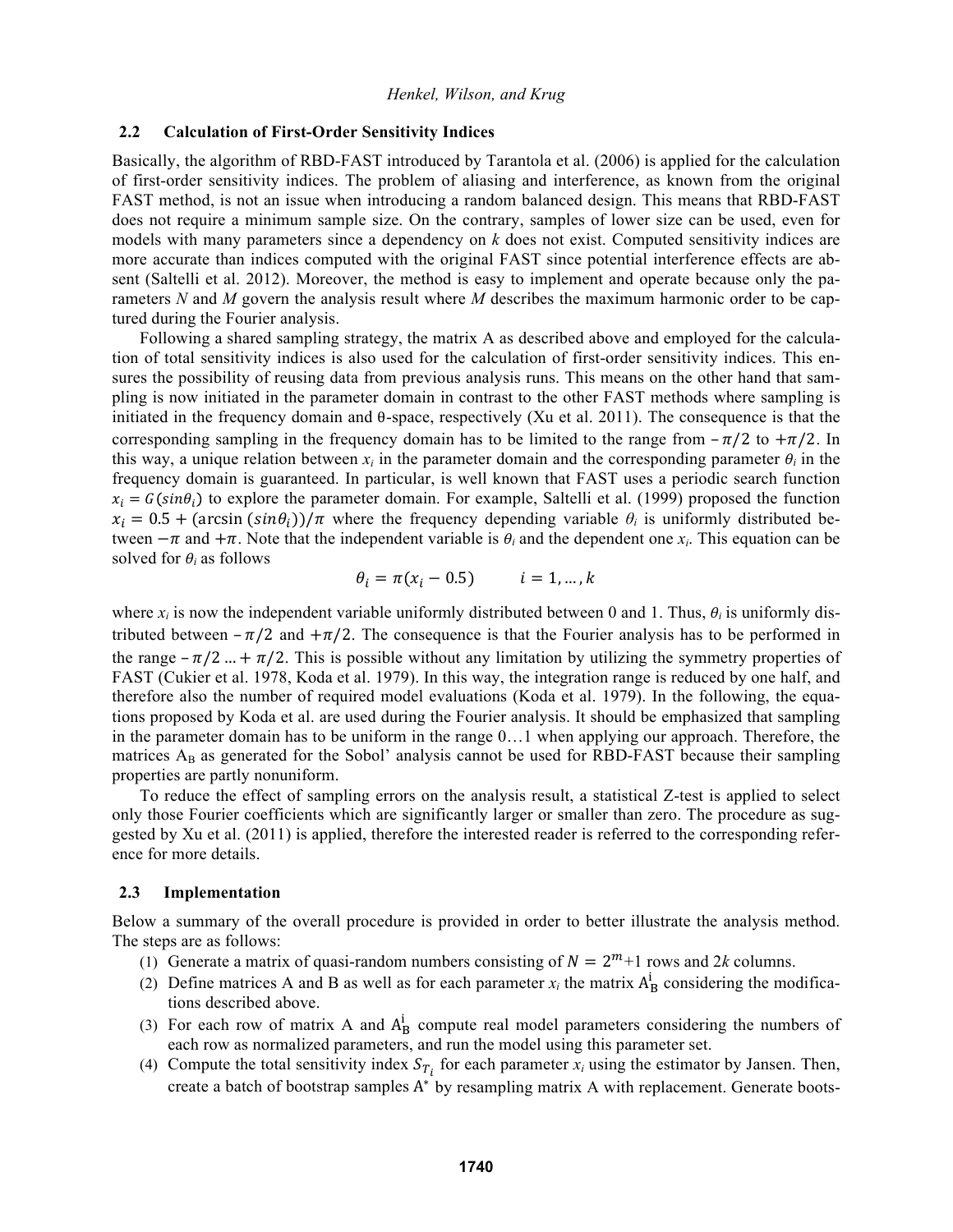trap distributions by computing the index  $S_{T_{i,j}}^b$  for each bootstrap sample *j*. Calculate the mean and 90% confidence interval for each index using the underlying distribution.

(5) As part of RBD-FAST, re-order the model outputs as obtained from matrix A with respect to the order of the corresponding parameter  $x_i$ . Then, compute the Fourier coefficients using the equations for the symmetrical case. Apply a Z-test to select only those Fourier coefficients which are significantly larger or smaller than zero. Finally, compute first-order sensitivity indices using the selected coefficients.

It should be noted that step  $(4)$  can be done concurrently to step  $(5)$  since dependencies between these steps do not exist.

# **3 NUMERICAL EXPERIMENTS**

# **3.1 Methodology**

A series of computer experiments using an analytical test function was carried out in order to evaluate the method described above. The test function applied is presented in the next section. As for the sampling, *m*  $= 7, 8, \ldots, 14$  was used to create base samples of increasing size *N*, i.e. matrices A with 129, 257, ... 16385 rows. As for the main effects, first-order sensitivity indices were calculated without applying the Z-test. For comparison, the indices were re-calculated in a second run, however with applying the Z-test using a significance level of  $0.01$ . In all cases, Fourier coefficients up to the  $10<sup>th</sup>$  harmonic order were considered (*M*=10). Finally, total sensitivity indices were calculated with and without applying the bootstrap technique. For each parameter, a bootstrap distribution was generated by computing total sensitivity indices from 10000 bootstrap samples. These distributions were then employed to calculate means and 90% confidence intervals for the total sensitivities.

# **3.2 Test Function**

The method described in section 2 was tested on an analytical test function commonly used as benchmark in SA. In particular, the G-function by Sobol (see e.g. Saltelli et al. 2010) was applied

$$
G = \prod_{i=1}^{k} \frac{|4x_i - 2| + a_i}{1 + a_i}
$$

with  $k=30$ , the constants  $a_i \in \mathbb{R}^+$ , and the parameters  $x_i$  being uniformly distributed in [0,1]. The value of a particular  $a_i$  determines the relative importance of  $x_i$ , i.e. the smaller  $a_i$  the more important  $x_i$ . For a first test case, the constants  $a_i$  were set as follows:  $a_1 = 0$ ,  $a_2 = 1$ ,  $a_3 = 2$ ,  $a_4 = 19$ , and 99 for all other  $a_i$ . Thus,  $x_1$  exhibits the highest sensitivity followed by the other parameters with increasing index *i*. Sensitivity indices, which can be computed analytically for this function (Saltelli et al. 2010), are given in Table 2.

|     | ai                    | $S_i$    | $S_{Ti}$ |
|-----|-----------------------|----------|----------|
|     |                       | 0.666013 | 0.749510 |
|     |                       | 0.166503 | 0.230618 |
|     | $\mathcal{D}_{\cdot}$ | 0.074001 | 0.107073 |
|     | 19                    | 0.001665 | 0.002496 |
| 530 | 99                    | 0.000067 | 0.000100 |

Table 2: First-order and total sensitivity indices calculated for test case 1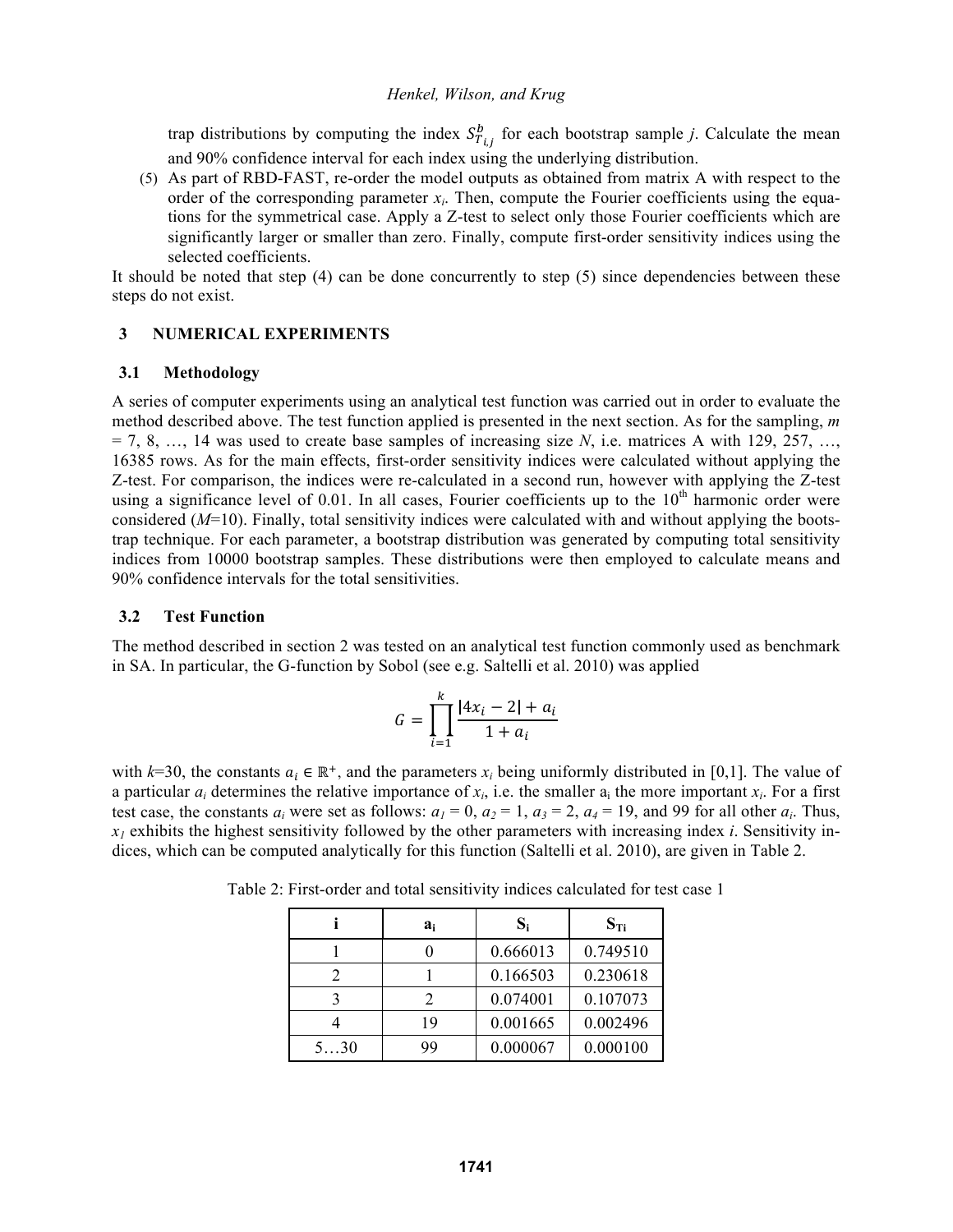For a second test case, the constants  $a_1$ ,  $a_2$ ,  $a_3$ ,  $a_4$ , and  $a_5$  were set to zero and all other  $a_i$  to 99. Thus, the first five parameters have the same sensitivity which is significantly higher than the one of the remaining parameters. Analytical computed sensitivity indices for both parameter groups are given in Table 3.

|    | $a_i$ |          | Эті      |
|----|-------|----------|----------|
|    |       | 0.103600 | 0.327700 |
| 30 | 99    | 0.000010 | 0.000044 |

Table 3: First-order and total sensitivity indices calculated for test case 2

# **4 RESULTS AND DISCUSSION**

First-order and total sensitivity indices were calculated for the test case 1 applying the method described above. The result obtained for parameter  $x_i$  is illustrated as a function of iteration in Figure 1. As for the first iteration, a base sample (matrix A) with 129 rows was used. For each of the following iteration steps, the sample size is roughly doubled with increasing iteration number, i.e.  $N = 257, 513, \ldots, 16385$  at the iteration step 2, 3, …, 8. The analytic value of the sensitivity index is represented by a solid line whereas a 10% deviation from this value is represented by a dashed line.

Clearly, sensitivities converge to their analytic values with increasing iteration number. As for the firstorder sensitivity index, the Z-test does not seem to improve the accuracy of the calculated index which can however be expected because the Z-test should not impact the result of the most influential parameters. This is due to the fact that usually all Fourier coefficients are statistically significant and therefore selected during the test, which was observed from the second iteration onwards in this example.



Figure 1: Results for parameter  $x_l$  as computed with/without applying the Z-test and with/without applying the bootstrap technique, respectively.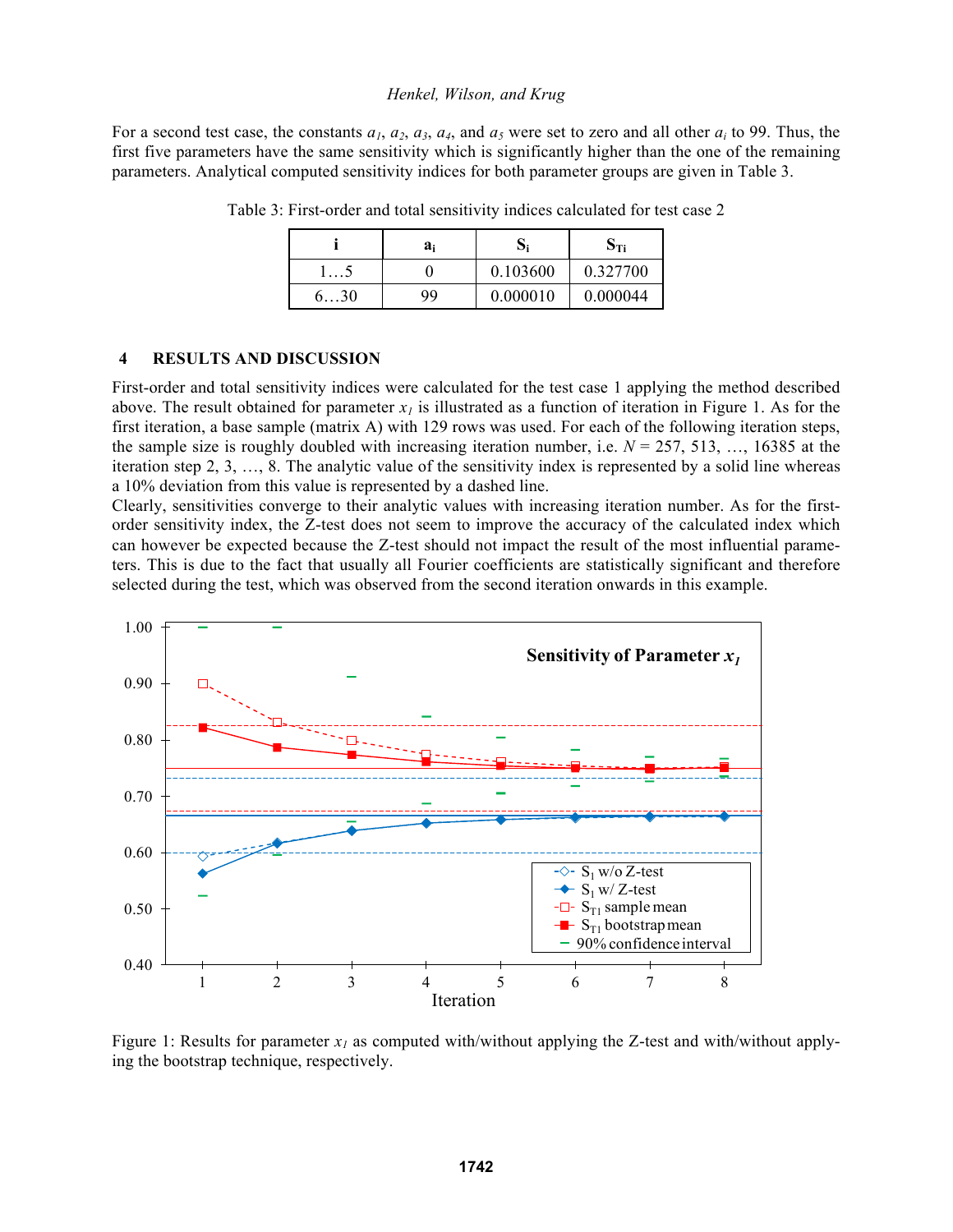As for the total sensitivity index, there is a noticeable difference between the sample mean and the bootstrap mean, especially at the first and second iteration, which becomes smaller with increasing sample size. This is not surprising because the Sobol' method is known to be inaccurate at small sample sizes. On the other hand, it is also known that the bootstrap technique offers advantages in terms of ranking of sensitivity indices (Yang 2011). Thus, the bootstrap method may significantly improve the accuracy of the computed index as can be seen in Figure 1. Note that after the second iteration  $S_1$  and the bootstrap mean of  $S_{T1}$  are already within a 10% error range,  $S_{T1}$  even after the first iteration. Nevertheless, the confidence interval as calculated for the total sensitivity index is large at small sample size but decrease steadily with each subsequent iteration.

As can be seen in Figure 2 and 3, respectively, the sensitivities of the parameters  $x_2$  and  $x_3$  also converge to their analytic values. However, first-order sensitivities are strongly overestimated, especially at the first two iterations, if a Z-test is not applied. The reason for this observation is simply the fact that all Fourier coefficients, especially those which are not statistically significant, are considered during the analysis. On the other hand, the Z-test significantly improves the accuracy in the determination of the first-order sensitivities. Also, the bootstrap technique helps a lot to improve the estimates for the total sensitivity index as in the case of parameter  $x_1$ .

This also holds for the remaining parameters  $x_4 \ldots x_{30}$  which were correctly classified as non-influential parameters due to their low sensitivity. However, to illustrate the effect of the Z-test for a non-influential parameter, results are shown for parameter  $x_4$ . As can be seen in Figure 4,  $S_4$  is far beyond its analytic value and even larger than  $S_{T4}$  at the first four iterations if the Z-test is not applied. On the other hand, at the first five iterations the application of the test leads to an exclusion of all Fourier coefficients from the index calculation because they are too small to be considered. Thus,  $S_4 = 0$  is obtained. Only from the 6<sup>th</sup> iteration onwards Fourier coefficients are partly detected as statistically significant and thus contributing to  $S_4$ .



Figure 2: Results for parameter  $x_2$  as computed with/without applying the Z-test and with/without applying the bootstrap technique, respectively.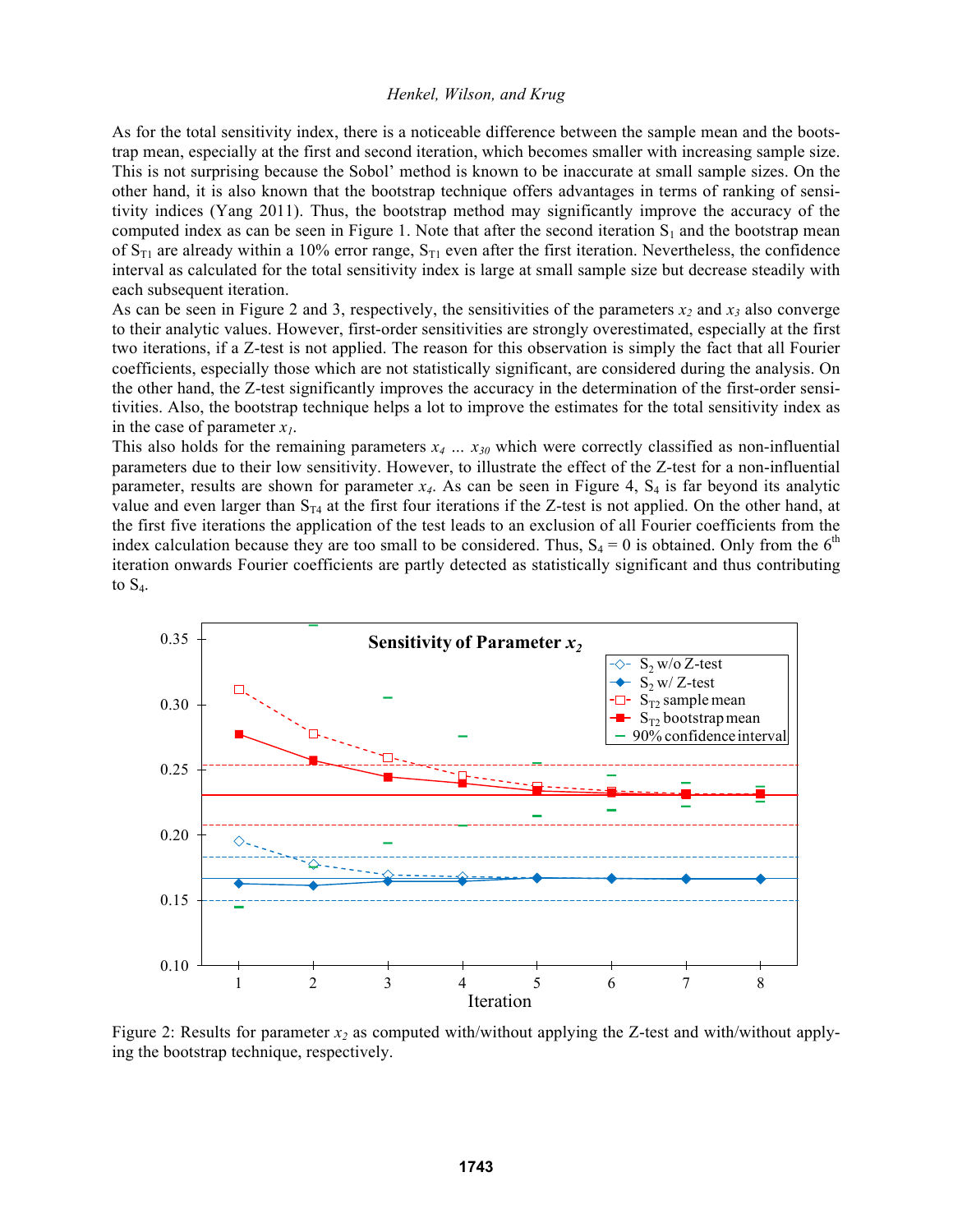

Figure 3: Results for parameter  $x_3$  as computed with/without applying the Z-test and with/without applying the bootstrap technique, respectively.



Figure 4: Results for parameter  $x_4$  as computed with/without applying the Z-test and with/without applying the bootstrap technique, respectively.

Hence, a large sample size would be required to characterize the main effect of a non-sensitive parameter with sufficient precision. However, this is not our goal since we are interested in getting a parameter ranking. In the case of independent parameters, the total sensitivity index provides a reliable measure for the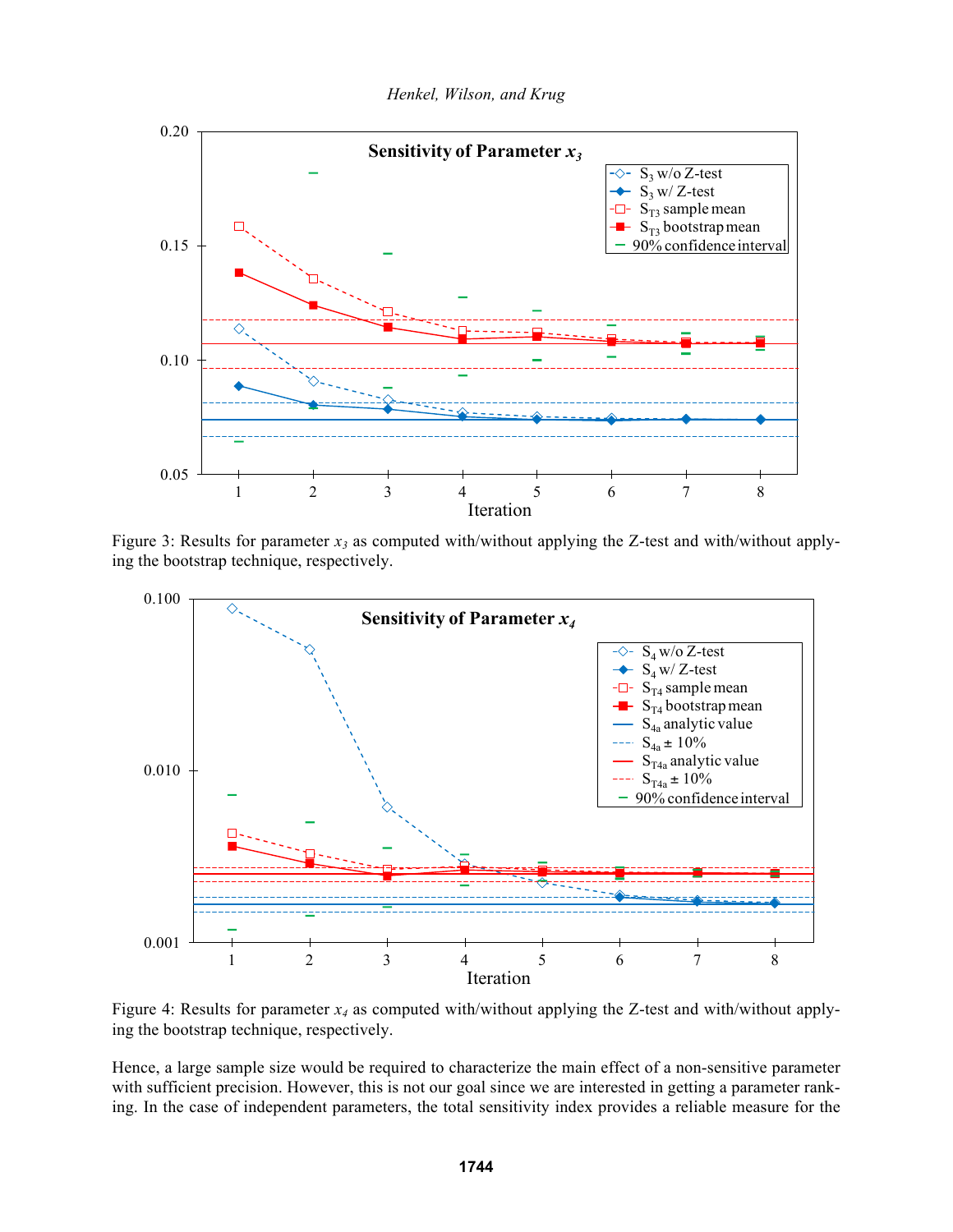parameter ranking of importance. Therefore, all we need to do is just draw all total indices together with their confidence intervals in one plot and analyze whether any two intervals overlap. Figure 5 illustrates that intervals of the total sensitivities partly overlap at the first iteration, however, no more overlap is apparent from the second iteration onwards. Thus, definite conclusions in terms of importance ranking are already obtained at the second iteration step, i.e. the parameter with the highest sensitivity index  $(S_{T1})$  outranks the others, the parameter with the second highest index  $(S_T<sub>2</sub>)$  outranks the others except the first parameter and so on. As expected, the final parameter ranking obtained is identical to the ranking based on the analytical indices.

Information about the main effects of model parameters can be gained from first-order sensitivity indices that can also be calculated using the Sobol' method. In order to compare the convergence behavior between the Sobol' method and our approach, first-order indices were recalculated using the estimator of Saltelli et al. (2010) and the generated matrices B and  $A_B^i$ . The result is exemplary shown for parameter  $x_I$ (see Figure 6). Clearly, the index  $S_1$  computed by RBD-FAST converges faster to the analytic value than the one computed by the Sobol' method. This behavior was observed for all parameters. In fact, it is generally known that FAST is superior in terms of convergence compared to the Sobol' method (see e.g. Gatelli et al. 2009). It should be noted that the exclusive use of the Sobol' method for the calculation of first-order and total sensitivity indices requires *N* additional model evaluations compared to our approach. In other words, information about the main effects is obtained at no extra computational cost when applying our method.

As a final note to the application of the bootstrap technique, this method cannot be employed in RBD-FAST for the following reason. A resampling of the base sample would result in a nonuniform and nonperiodic sampling in the frequency domain, which distorts the periodic signal RBD-FAST is relied on. Thus, unreliable estimates of bootstrap means and confidence intervals would be obtained.



Figure 5: Total sensitivity indices as calculated for the first four parameters.



Figure 6: First-order sensitivities for  $x_i$  calculated with RBD-FAST and the Sobol' method, respect.

As for test case 2, the results obtained for each parameter of the first group were very similar, therefore mean sensitivities averaged over these five parameters are briefly discussed here. As for the total sensitivity, the bootstrap technique also improves the estimate for this index in this case (see Figure 7). Remarkable is that the index converges much more slowly to its analytic value compared to test case 1. Obviously, this is a very difficult test case, as also previously stated by other authors (see e.g. Saltelli and Sobol 1995), where strong interactions between parameters occur. As expected for parameters of high importance, first-order sensitivities calculated with applying the Z-test differ very little from those calculated without applying the test.

As a final remark, our approach has also been evaluated using other test functions (not shown here). Overall, the bootstrap technique and the Z-test improves the algorithm presented above. Moreover, the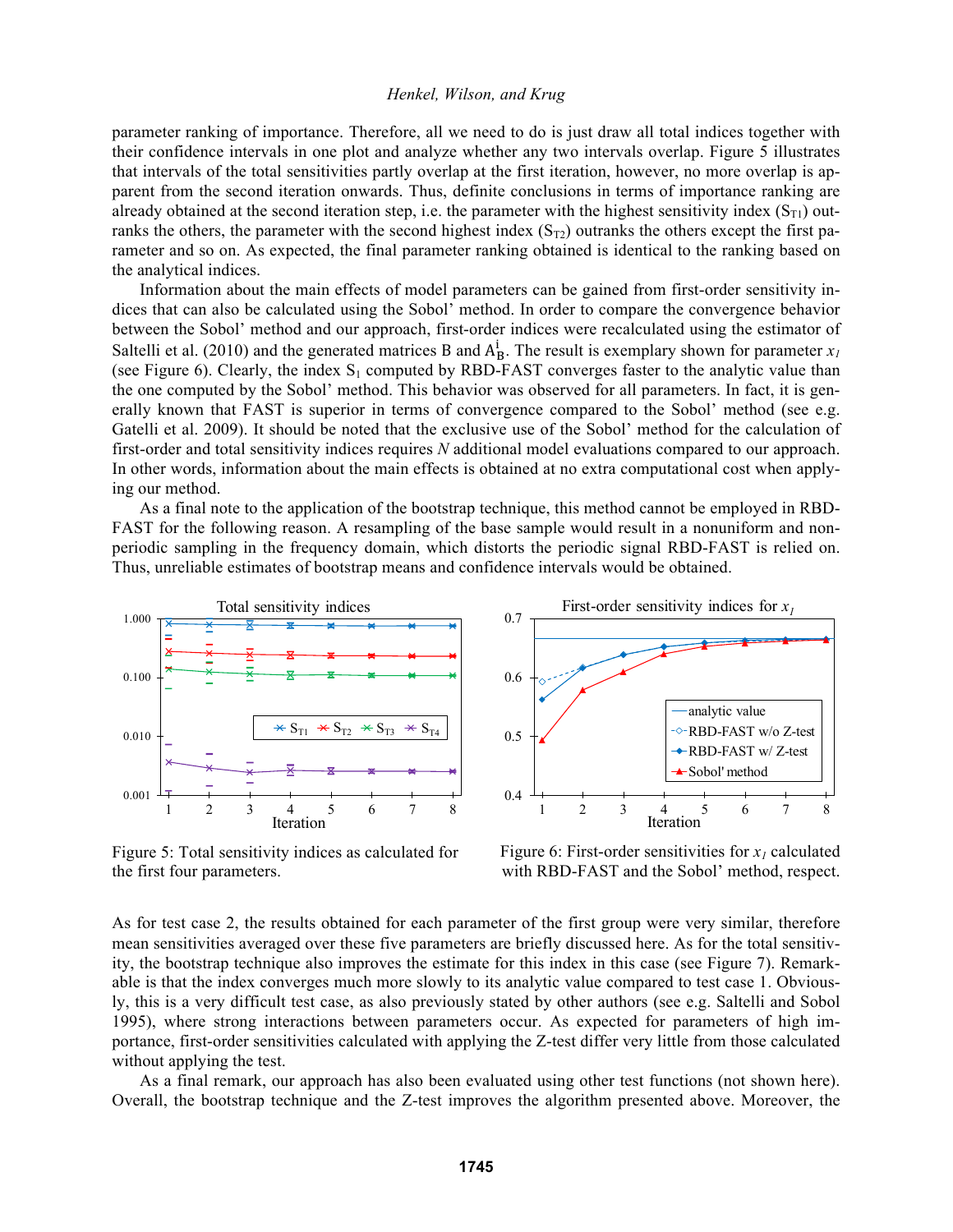RBD-FAST algorithm has been successfully tested on models with correlated parameters applying the "restricted pairing technique" of Iman and Conover (Iman and Conover 1982). Thus, parameter correlations can be considered during the analysis of main effects. Unfortunately, this technique cannot applied during the calculation of total sensitivities as described above because the variance decomposition as proposed by Sobol' and used in our approach requires fully independent parameters (Saltelli 2002).



Figure 7: Results of the second test case as computed with/without applying the Z-test and with/without applying the bootstrap technique, respectively.

#### **CONCLUSIONS**

For the first time, two complementing variance-based methods, the Sobol'-method and RBD-FAST, were combined for a global sensitivity analysis of a nonlinear mathematical model. A combination of these two methods is feasible if a shared sampling strategy is used. In particular, the method suggests the generation of a base sample by applying a radial design approach together with Sobol's quasi-random sequences. Then, total sensitivity indices can be estimated using the Sobol'-Saltelli method whereas first-order sensitivity indices can be concurrently computed using a modified version of RBD-FAST. The feasibility and capability of the method was investigated using an analytical test function commonly used as benchmark in the field of sensitivity analysis. It was shown that the method can be used for a global sensitivity analysis of a nonlinear model without assuming any restrictions on the model except that model input parameters have to be independent and uniformly distributed. However, correlations between parameters can be considered in the course of the analysis of main effects if the given correlation structure is preserved by applying e.g. the method of Iman and Conover (Iman and Conover 1982).

The bootstrap technique was applied to evaluate the uncertainty of the calculated total sensitivity indices by the computation of confidence bounds. Further, the bootstrap means of the indices help to improve the accuracy of the method in terms of parameter ranking. Moreover, information about the main effects of model parameters, i.e. first-order sensitivity indices were obtained at no extra computational cost. The accuracy in the determination of these indices can be improved by applying a statistical Z-test. Last but no least, data of previous model evaluations can be reused for a new, more precise sensitivity analysis. However, as a trade-off the size of the base sample has to be doubled in this case.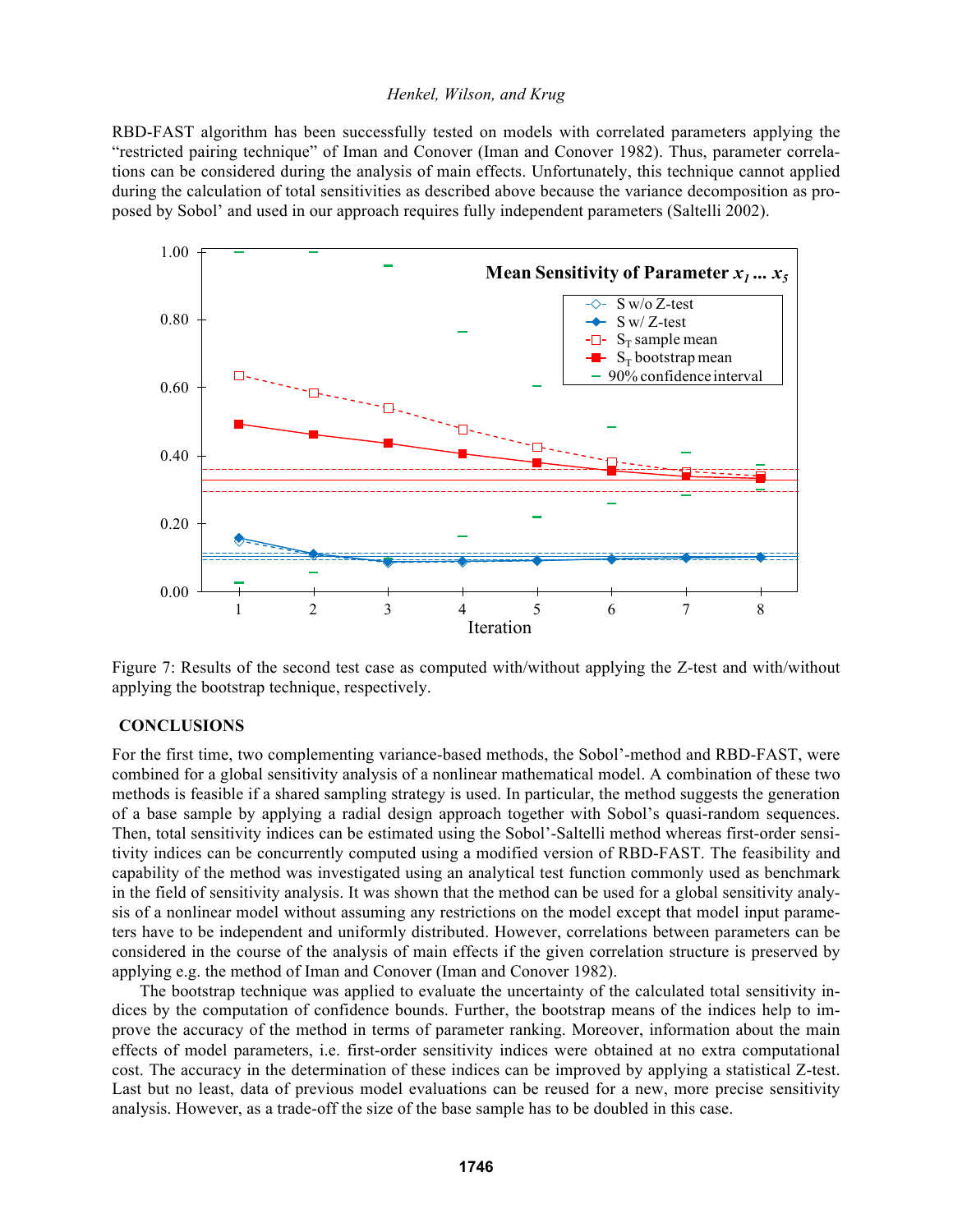The approach developed is part of our framework consisting of software tools for screening, sensitivity analysis and optimization of model parameters. In particular, it makes sense to do a screening analysis if the model has many parameters and/or is computationally expensive to evaluate, as in the case of hydrogeological models. It is known that such models need a parameter calibration which can be done using a three-step procedure. The first step would be a screening analysis which allows a classification of parameters into important and non-important ones. For this purpose, an efficient screening algorithm was developed recently (Henkel et al. 2011). In a second step, the important parameters are analyzed in more detail using the approach described above. The third step would be the optimization of parameters ranked as important, which can be done by using e.g. our optimization software ISSOP $\textdegree$  (Krug 2002).

### **ACKNOWLEDGMENTS**

We gratefully acknowledge financial support from the German Federal Ministry of Education and Research (BMBF) under contract RESS-157-013 EGSIM.

## **REFERENCES**

- Cukier, R. I., H. B. Levine, and K. E. Shuler. 1978. "Nonlinear Sensitivity Analysis of Multiparameter Model Systems." *Journal of Computational Physics* 26:1-42.
- Efron, B., R. J. Tibshirani. 1993. *An Introduction to the Bootstrap*. 1<sup>st</sup> ed. New York: Chapman and Hall.
- Gatelli, D., S. Kucherenko, M. Ratto, S. Tarantola. 2009. "Calculating first-order sensitivity measures: A benchmark of some recent methodologies." *Reliability Engineering and System Safety* 94:1212-1219.
- Henkel, T., R. Blankenburg, H. Wilson, W. Krug, H. Mansel. 2011. "Investigation of screening methods for sensitivity analysis and their application to a hydrogeological model." In *Proceedings of the 21th Symposium Simulationstechnik (ASIM 2011). Grundlagen, Methoden und Anwendungen in Modellbildung und Simulation*, Edited by W. Maurer, Winterthur.
- Homma, T., A. Saltelli. 1996. "Importance measures in global sensitivity analysis of model output." *Reliability Engineering and System Safety* 52:1-17.
- Iman, R. L., W. J. Conover. 1982. "A distribution-free approach to inducing rank correlation among input variables." *Communications in Statistics - Simulation and Computation* 11(3): 311-334.
- Jansen, M. J. W. 1999. "Analysis of variance designs for model output." *Computer Physics Communications* 117:35-43.
- Koda, M., G. J. McRae, and J. H. Seinfeld. 1979. "Automatic Sensitivity Analysis of Kinetic Mechanism." *International Journal of Chemical Kinetics* 11:427-444.
- Krug, W. 2002. *Modelling, Simulation and Optimisation: For Manufacturing, Organisational and Logistical Processes*. 1<sup>st</sup> ed. SCS-European Publishing House.
- Mara, T. A. 2009. "Extension of the RBD-FAST method to the computation of global sensitivity indices." *Reliability Engineering and System Safety* 94:1274-1281.
- Saltelli, A., I. M. Sobol'. 1995. "About the Use of Rank Transformation in Sensitivity Analysis and Model Output." *Reliability Engineering and System Safety* 50:225-239.
- Saltelli, A., S. Tarantola, and K. P.-S. Chan. 1999. "A Quantitative Model-Independent Method for Globak Sensitivity Analysis of Model Output." *Technometrics* 41(1):39-56.
- Saltelli, A. 2002. "Making best use of model evaluations to compute sensitivity indices." *Computer Physics Communications* 145:280-297.
- Saltelli, A., P. Annoni, I. Azzini, F. Campolongo, M. Ratto, S. Tarantola. 2010. "Variance based sensitivity analysis of model output. Design and estimator for the total sensitivity index." *Computer Physics Communications* 181:259-270.
- Saltelli, A., M. Ratto, S. Tarantola, and F. Campolongo. 2012. "Sensitivity Analysis for Chemical Models." Submitted to *Chemical Reviews*.